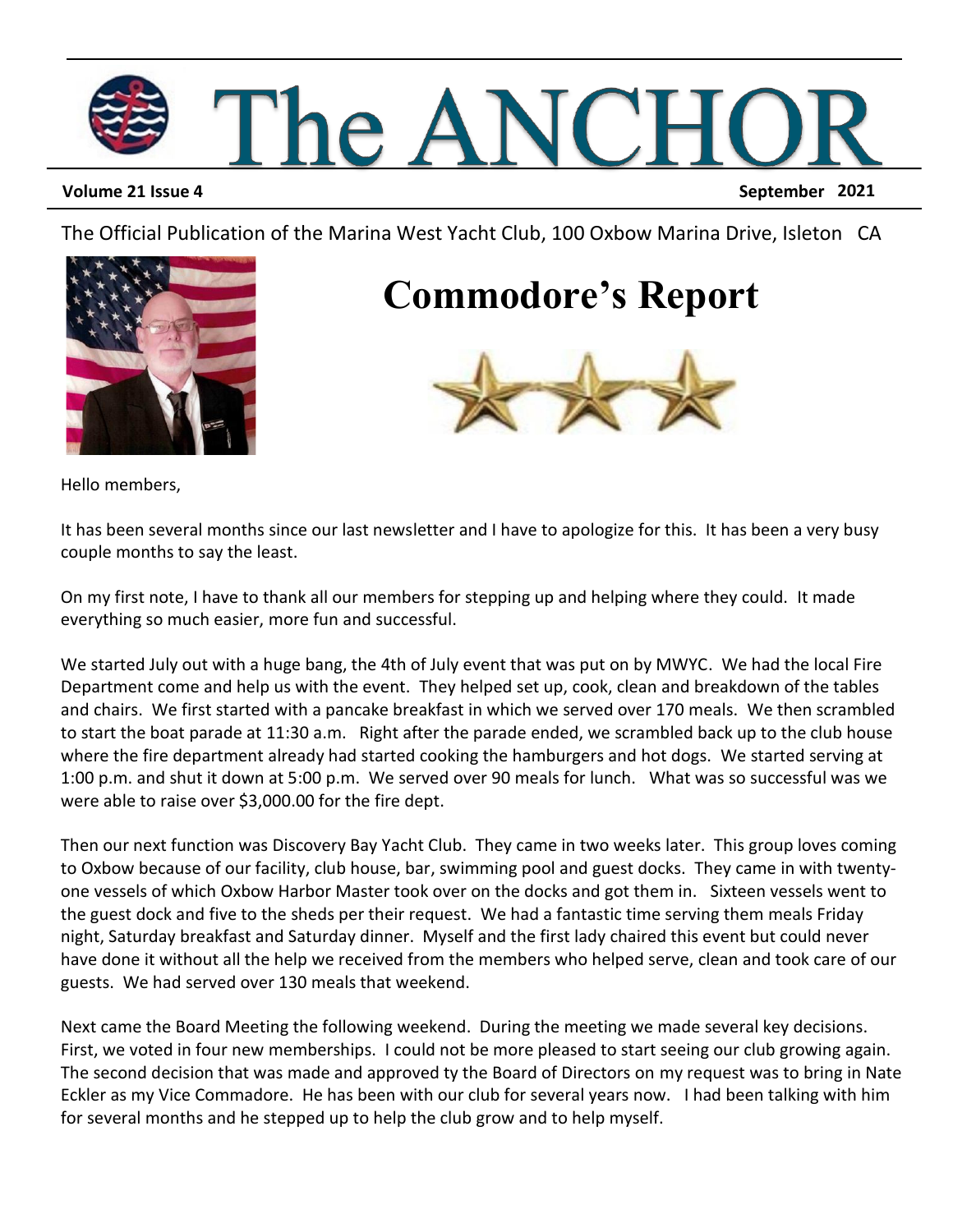I also requested that his wife Shelley be approved as one of our directors. She will be taking Bill Powers place as Director. Bill has been a director for three years on a two-year shift. I cannot thank Bill enough for staying and helping our club over the last several years.

Also, Nate and Shelley have been helping design and launching MWYC new Web Page. It is absolutely perfect and so easy to browse. Shelley has also taken on updating our outdated Bylaws.

Next was another cruise in on August 12th with Delta Bay liner Yacht Club. Mike and Tammy Kerbow volunteered to Chair this event. As I explained to them and others, do not be afraid to try and take on an event. You will never ever be left on your own. We as a club stand behind our members and would never let them fail. I have to say that Mike and Tammy did an excellent job. They shopped, prepared and with help served food. Between Friday and Saturday night they served over 70 meals. Myself and the first lady cooked and served breakfast Saturday morning for them. I could not be prouder of our members who again stepped up and helped with the serving, cleaning.

Next, we had a general meeting August 21st. We had a great turnout, there were twenty-one members and four guests. We were able to give our newest members their packets and we took in two more applications for membership. I was my pleasure to announce Nate and Shelly Eckler as our new Vice Commadore and Shelley as our new Director and what they had accomplished to date. I went over everything that has happened and what was coming in the next several months. September John and Patty will be chairing the Discovery Bay cruise-in on September 10<sup>th</sup> & 11<sup>th</sup>. Again, all hands-on deck for this wonderful group. At the end of the month, we host Oxbow Yacht Club. They will be here on the 24<sup>th</sup> of September.

October, we have our Halloween Party. This is going to be an absolutely fantastic night. Flyers and emails will be going out soon and it will be all pre-sale tickets. There will be limited tickets so do not wait to contact myself and purchase your tickets, if you wait too long, they may be sold out.

I look forward to seeing you soon.

Happy sailing and do not forget to look at our new web page: marinawestyachtclub.com

Respectfully, Your Commodore 2021 Paul Cameron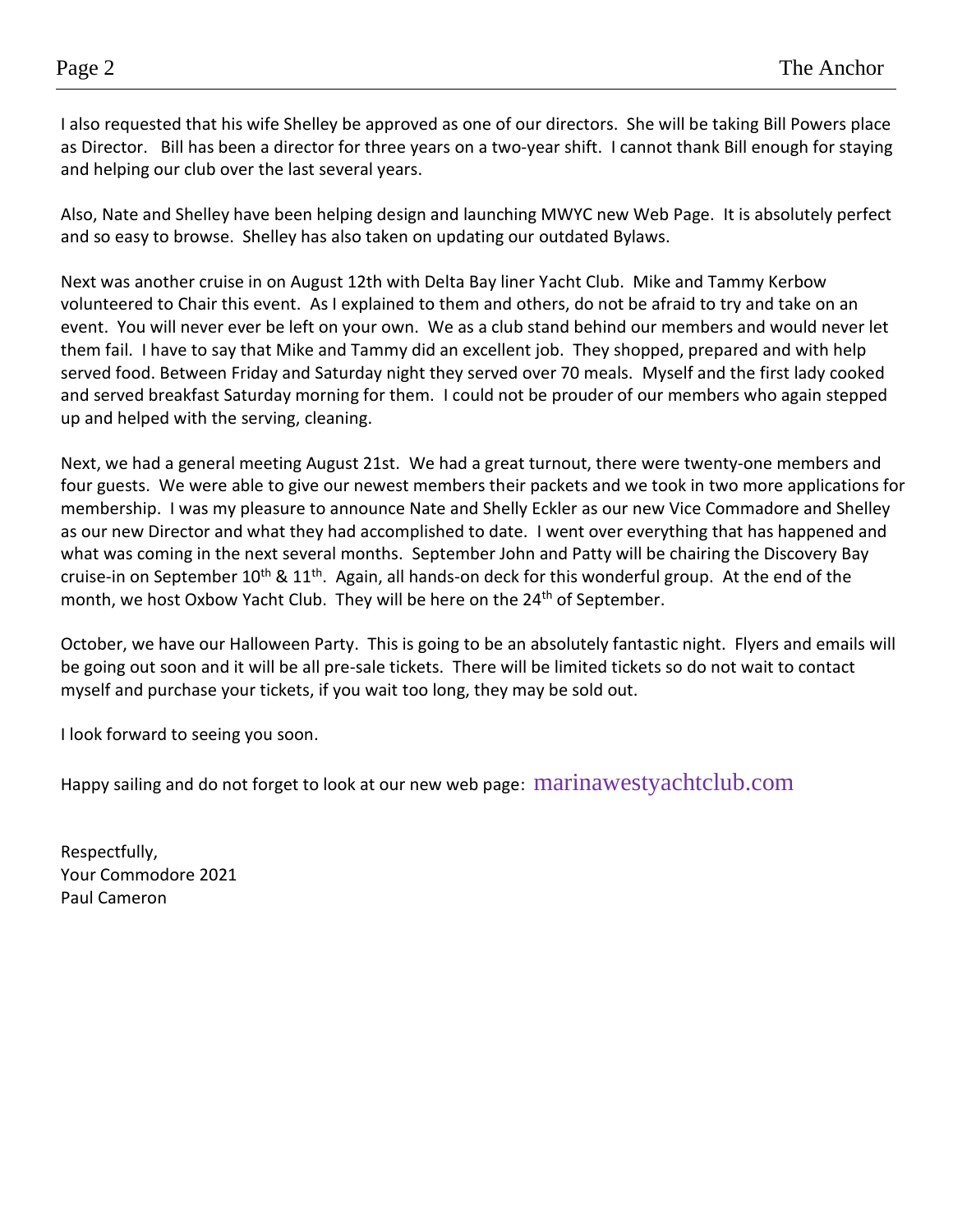#### **IMPORTANT PHONE NUMBERS**

Marina Office**………** (916) 777-6060

Commodore…...……...Paul Cameron (916) 612-2891

Vice Commodore…......Nate Eckler (916) 992-3700

Club Manager..……....John Romero (916) 600-6026

The Anchor Editor…..Patty Romero Cell: (916) 213-4306 Email: [pavogee@icloud.com](mailto:pavogee@icloud.com)

*OFFICERS 2021*

*Commodore: Paul Cameron*

*Vice Commodore: Nate Eckler*

*Rear Commodore: OPEN*

*Directors: Bob Steffensen Shelley Eckler*

*Secretary: Patty Romero*

*Treasurer: Patricia Cameron*

> *Club Manager: John Romero*

 *Port Captain: OPEN*

**For more information about Marina West Yacht Club & application forms please contact:**

> **Paul Cameron Commodore**

**Phone: (916) 612-2891** Website: marinawestyachtclub.com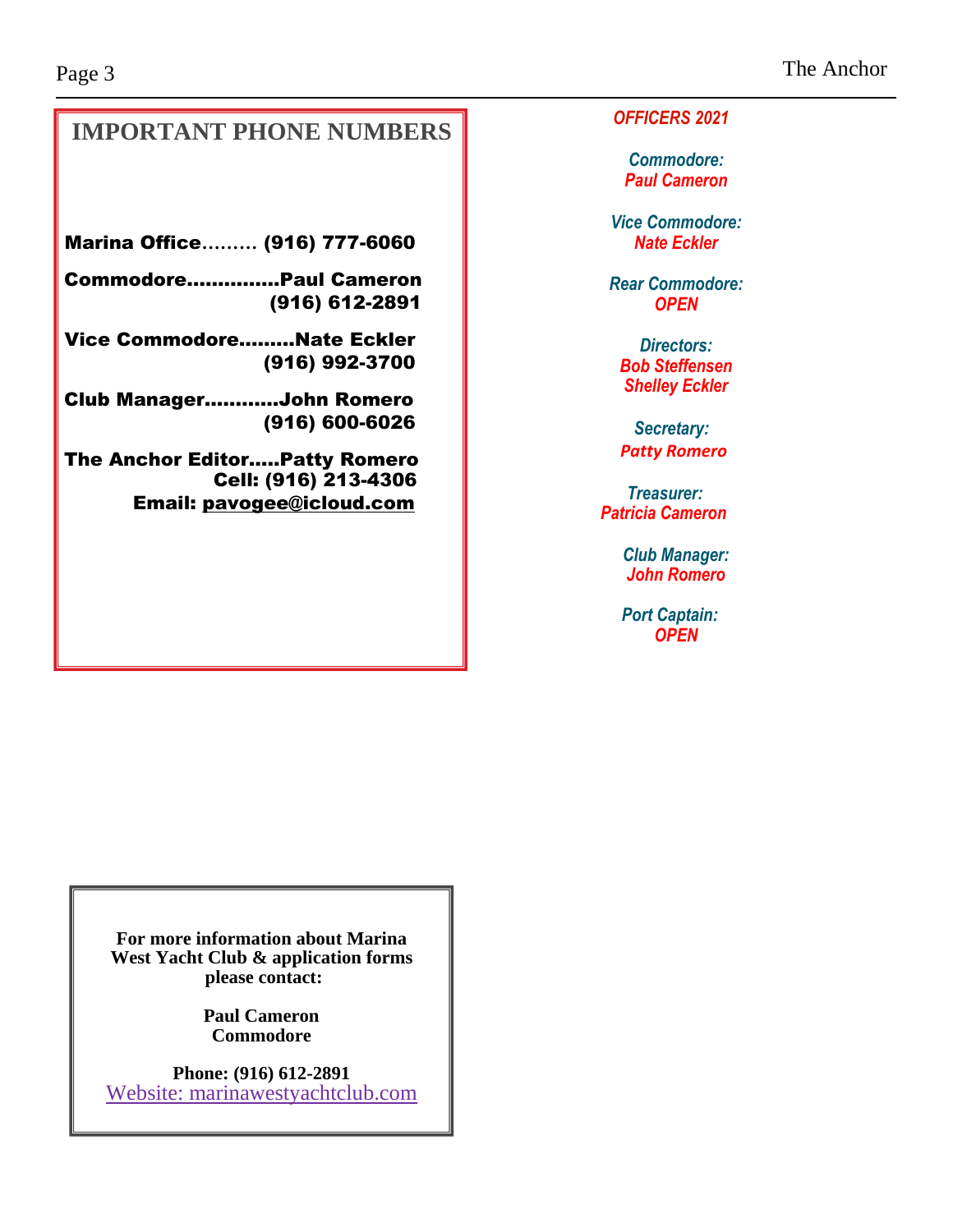

### Vice Commodore's Report



Ahoy Shipmates!

I am excited and honored to serve you and Marina West Yacht Club as your new Vice Commodore. My background as a Coast Guard Certified Captain, and a lifetime spent around boats fuels my passion for all things around the water.

Along with the other board members, I am excited to work hard to make Marina West Yacht Club the best version of itself and to continue to grow our membership and increase participation. We'd love to see you and any guests you can bring to our upcoming events. Our last general meeting was fantastic. We had great food and it was excellent to see all the camaraderie taking place in the bar. We were also thrilled to welcome four new members to the club at that general meeting. This is a great sign that our club is growing again. Let's keep the ball rolling.

My first ask for everyone is to please respond to our Evites that you receive for our club events noting whether you can come or not as it helps us plan for all the logistics involved.

Lastly, I wanted to encourage not only our new members, but all MWYC members to visit our new club website at [www.marinawestyachtclub.com.](http://www.marinawestyachtclub.com/) While the site will continue to evolve, our new site is a great step forward in making it a hub of information for all our members.

If you ever need to reach out to me directly, feel free to call/text me at 916-992-3700 or email me at [nate@ishkeesh.com.](mailto:nate@ishkeesh.com)

In your service, Your Vice Commodore 2021 Nate Eckler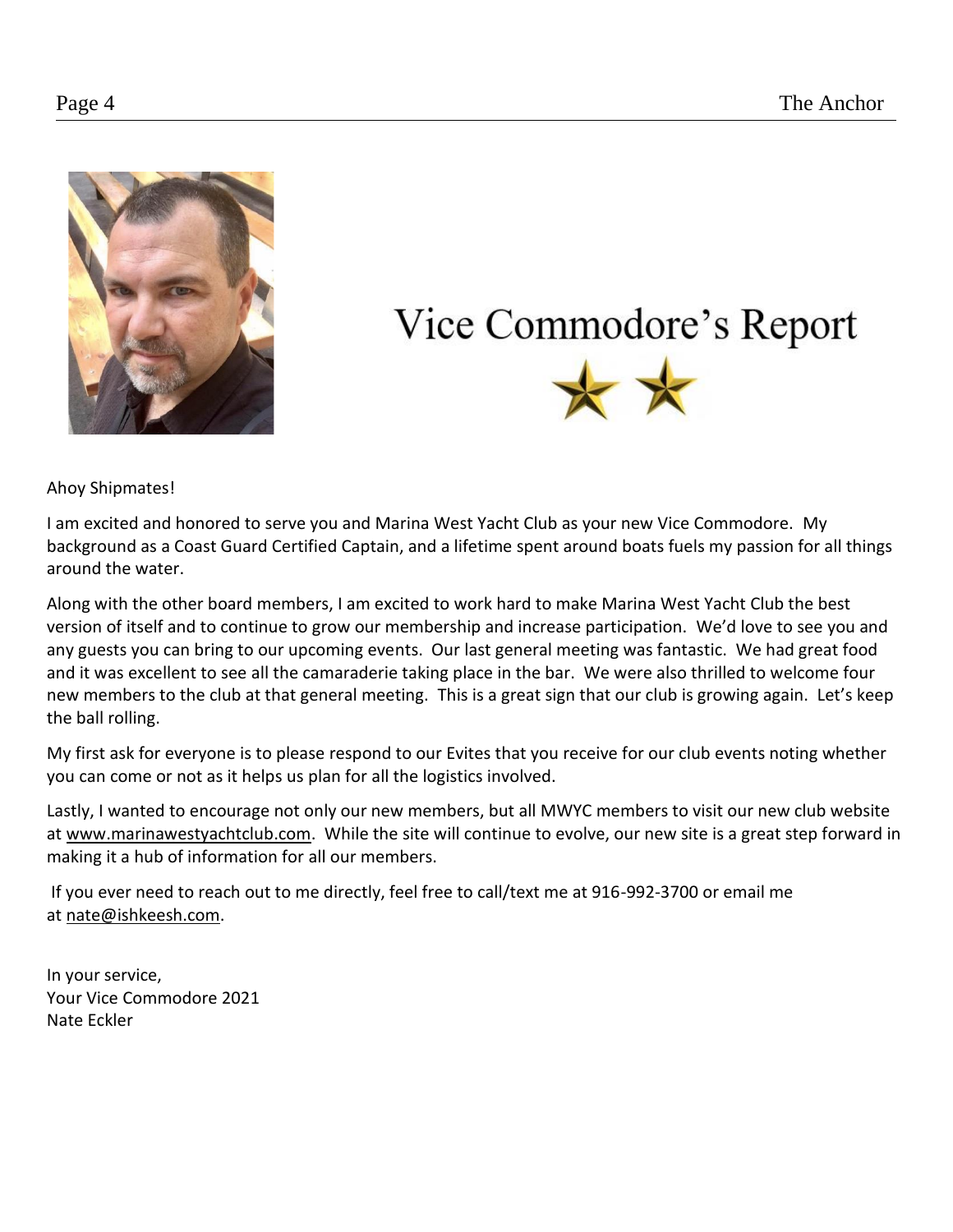

## **Staff Commodore's/ Club Manager's Report**



Hello everyone,

It is with great sadness that I report the passing of one of our own. **Bill Morgan** lost his battle with COVID on Monday, September 6th. For those of you who knew Bill, I think you will agree that he was such an upbeat and positive guy that always had a smile on his face. He loved talking boats with his friends and fellow club members and was in the boat business himself. His wife, Kim, is devastated and our thoughts are with her.



The family has indicated on Facebook the following information about services at Sunset Lawn Chapel of the Chimes Funeral Home, located at 4701 Marysville Blvd., Sacramento, CA 95838. Viewing will be on September 23rd, from 3p - 6 p. Funeral service is the 24th at 10:00 a.m. and will proceed to Sylvan Cemetery at 7401 Auburn Blvd. Please text (916-213-4306) or email [\(pavogee@icloud.com\)](mailto:pavogee@icloud.com) Patty Romero if you need Kim's phone# or mailing address.

With Kim Morgan's approval, we will have a memorial event at our clubhouse so marina friends and MWYC family can pay their respects. Please look for a future email from me or Paul regarding this.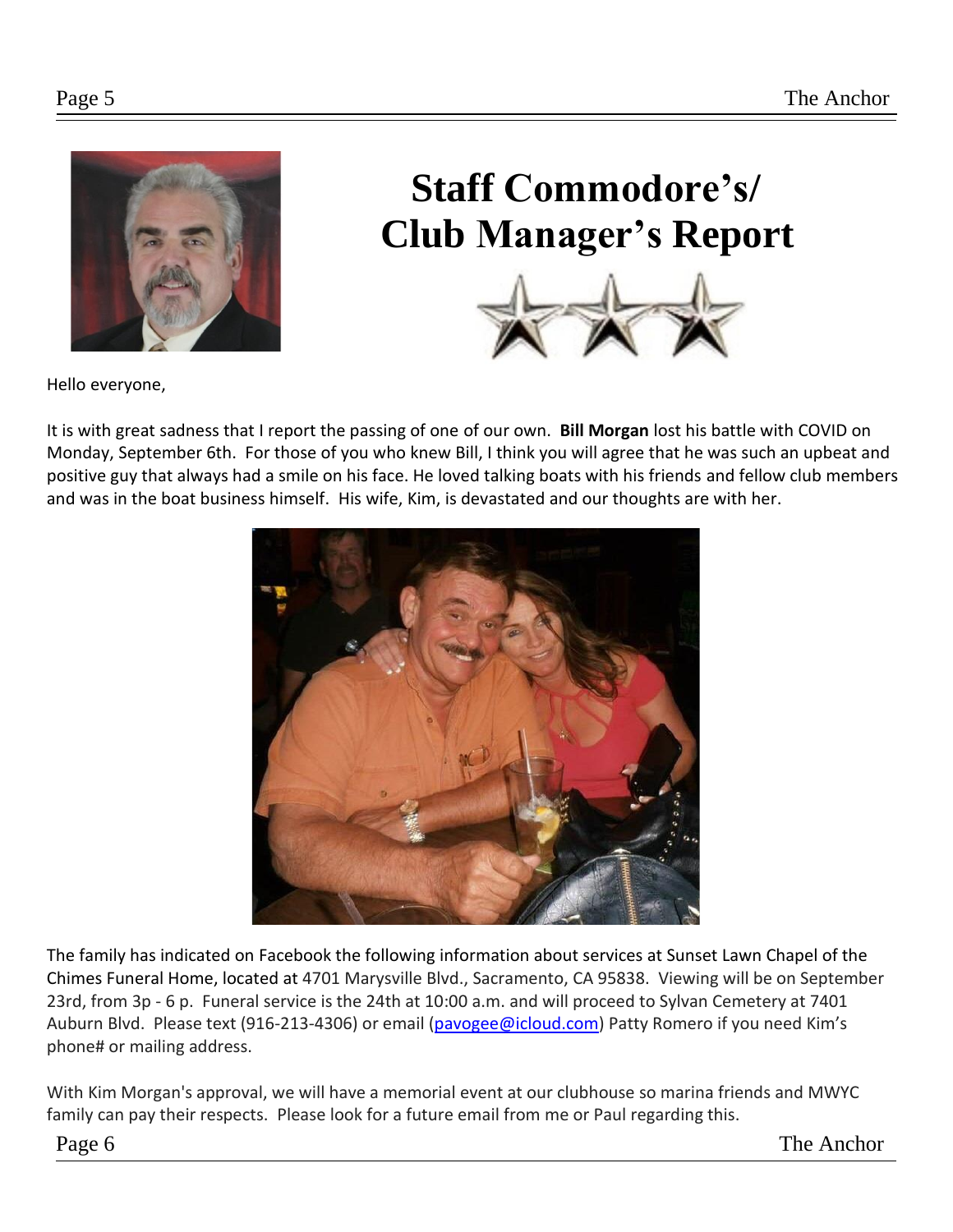I would like to welcome our new batch of members to MWYC and look forward to getting to know each and every one of you. As the Club Manager, I oversee the Bar operation here at the club and I am responsible for the purchasing of our food and beverage items. If you have a particular favorite liquor, wine, or beer, please let me know so I can be sure to stock it for you.

The club really needs some help with hosting events and sharing the load with bartender duties. I often times need to be involved with the kitchen as well as the bar at the same time. I would welcome any volunteers that can back me up behind the bar, even if it's for an hour or two. Patty and I are traveling more and more these days so having other members to take a turn at cooking or bartending on a Friday or Saturday night would really be appreciated. It's a great way to get to know your fellow members better and it's not as difficult as you might think. I will gladly take the time to show anyone how we sell member drink chips by cash or with the Square System for credit cards. Please message (916-600-6026) or email [\(JLROMERO1958@ICLOUD.COM\)](mailto:JLROMERO1958@ICLOUD.COM) me with any questions.

See you at the club!

In your service, Your Staff Commodore 2021 John Romero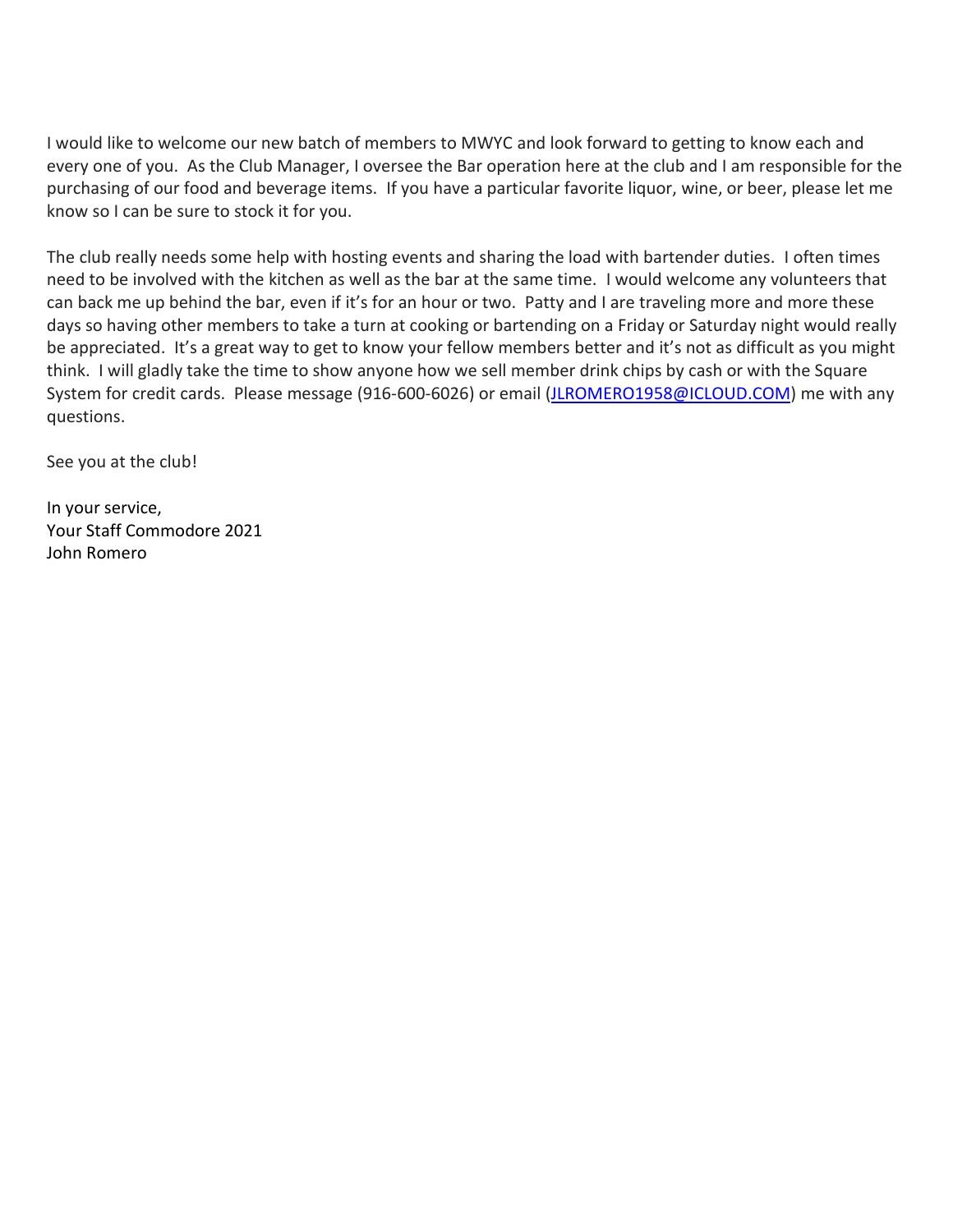

| Sue Wells             | $21 - Aug$ |
|-----------------------|------------|
| Nancy Haynie-Ahearn   | 9-Sep      |
| <b>Cameron Chavez</b> | 12-Sep     |
| <b>Wendy Stein</b>    | 14-Sep     |
| <b>Brian De Camp</b>  | $26 - Sep$ |
| <b>Tammy Kerbow</b>   | 29-Sep     |

*\$..See John Romero for Your Free Drink Toke..\$*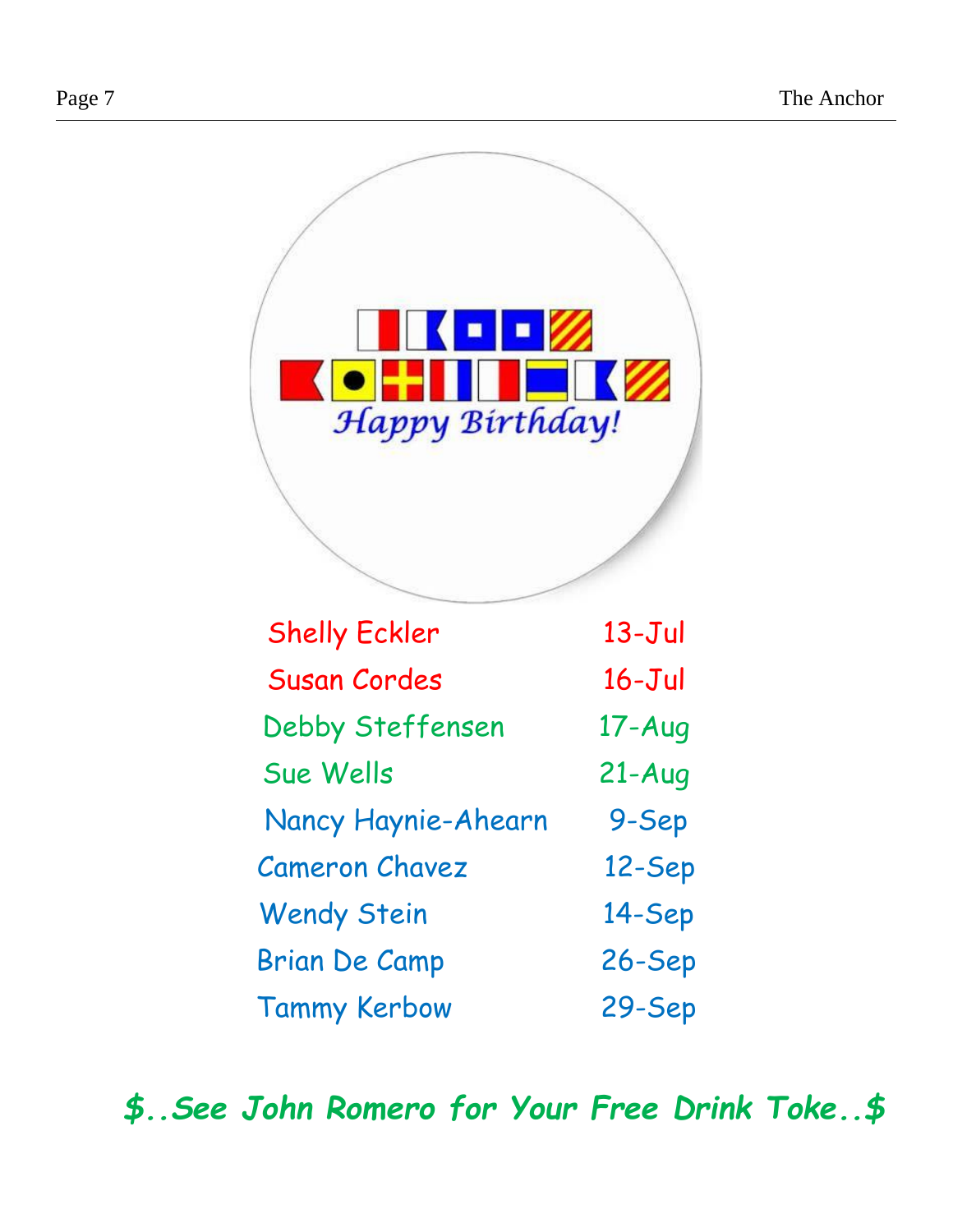# **Welcome Our New Members**









**David & Wendy Stein Patrick & Pamela Ruff** 



**Birdie & Tom Forsythe Brian & Kandi De Camp** 

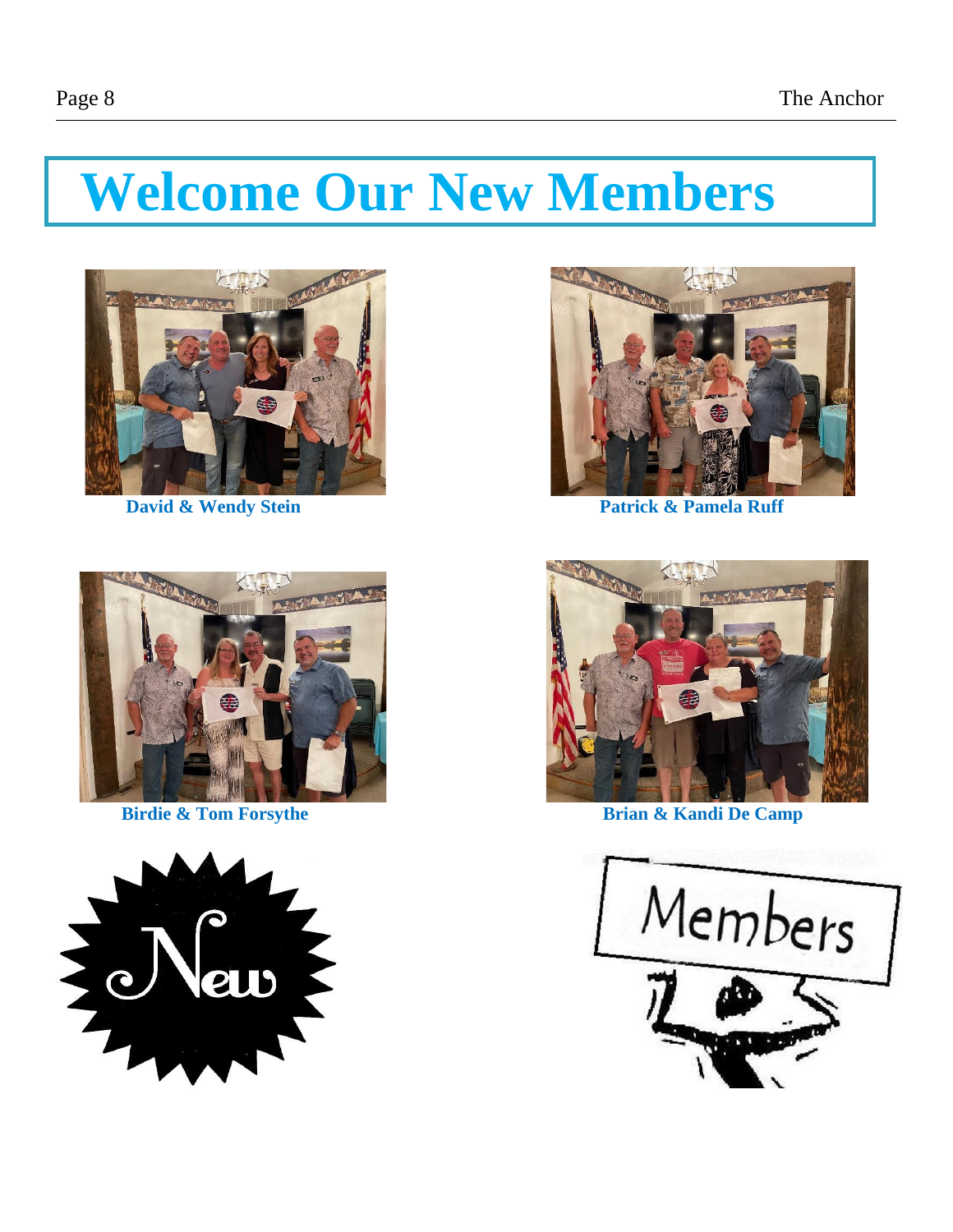┓

# **CONSECUTE 2021 CALENDAR**

|                | <b>JANUARY</b>                                                                          |                  | <b>JULY</b>                                                                                           |                                    |
|----------------|-----------------------------------------------------------------------------------------|------------------|-------------------------------------------------------------------------------------------------------|------------------------------------|
| $\mathbf{1}$   | New Year***                                                                             | $\overline{2}$   | <b>Friday Game Night - Chair: Romero</b>                                                              |                                    |
| 8              | <b>Friday Game Night***</b>                                                             | 4                | Sunday July 4th Membership Drive & Fundraiser for RDFD                                                |                                    |
| 16             | Saturday MWYC - BOD @ 3 pm                                                              | 10               | Saturday THE EPIC FLOAT & Appetizer Potluck at Clubhouse                                              |                                    |
| 22             | <b>Friday Game Night***</b>                                                             | $16 - 18$        | Fri.- Sun. Discovery Bay Cruise-In #1                                                                 | <b>Chair: Cameron &amp; Kerbow</b> |
| 29             | <b>Friday Game Night***</b>                                                             | 23               | <b>Friday Game Night - Chair: Romero</b>                                                              |                                    |
|                |                                                                                         | 24               | Saturday MWYC - BOD Mtg. only                                                                         |                                    |
|                |                                                                                         | 30               | <b>Friday Game Night - Chair: Romero</b>                                                              |                                    |
|                | <b>FEBRUARY</b>                                                                         | <b>AUGUST</b>    |                                                                                                       |                                    |
| 5              | Friday Game Night***                                                                    | 6                | <b>Friday Game Night - Chair: Romero</b>                                                              |                                    |
| $\overline{7}$ | Superbowl Sunday***                                                                     | $13 - 15$        | Fri. - Sun. Delta Bayliner Club Cruise-In #2                                                          | <b>Chair: Kerbow &amp; Cameron</b> |
| 12             | <b>Friday Game Night***</b>                                                             | 20               | Friday MWYC - BOD @ 3 pm - Cancelled                                                                  |                                    |
| 19             | <b>Friday Game Night***</b>                                                             | 20               | <b>Friday Game Night - Chair: Romero</b>                                                              |                                    |
| 20             | Saturday MWYC - BOD @ 3 pm                                                              | 21               | Saturday MWYC - General Meeting @ 7 pm - Chair: Cameron                                               |                                    |
| 26             | <b>Friday Game Night***</b>                                                             | 27               | <b>Friday Game Night - Chair: Cameron</b>                                                             |                                    |
|                | <b>MARCH</b>                                                                            | <b>SEPTEMBER</b> |                                                                                                       |                                    |
| 5              | <b>Friday Game Night***</b>                                                             | 3                | <b>Friday Game Night - Chair: Romero</b>                                                              |                                    |
| 12             | <b>Friday Game Night***</b>                                                             | 4                | Labor Day Celebration, Membership Drive & Fundraiser for RDFD - Cancelled                             |                                    |
| 19             | <b>Friday Game Night***</b>                                                             | $10 - 12$        | Fri. - Sun. Discovery Bay Cruise-In #2    Chair: Romero                                               |                                    |
| 20             | Saturday MWYC - BOD @ 3 pm                                                              | 17               | <b>Friday Game Night - Chair: Romero</b>                                                              |                                    |
| 26             | <b>Friday Game Night***</b>                                                             | 18               | Saturday MWYC - BOD @ 3 pm & General Meeting @ 7 pm - Chair: Cameron                                  |                                    |
|                |                                                                                         | $24 - 26$        | Fri. - Sun. Oxbow Yacht Club<br><b>Chair: Cameron</b>                                                 |                                    |
|                | <b>APRIL</b>                                                                            | <b>OCTOBER</b>   |                                                                                                       |                                    |
| $\overline{2}$ | Good Friday / Easter Holiday - Club Will be Closed                                      | $\mathbf{1}$     | Friday Game Night - Chair: Cameron                                                                    |                                    |
| 9              | Friday Game Night - Chair: Romero                                                       | 8                | Friday Game Night - Chair: Cameron                                                                    |                                    |
| 16             | Friday Game Night - Chair: Romero                                                       | 15               | <b>Friday Game Night - Chair: Romero</b>                                                              |                                    |
| 17             | Saturday MWYC - BOD @ 3 pm - Cancelled                                                  | 16               | Saturday MWYC - BOD @ 3 p.m. & General Mtg @ 7 p.m. (Elections) - Chair: Cameron                      |                                    |
| 23             | Friday Game Night - Chair: Romero                                                       | 22               | <b>Friday Game Night - Chair: Romero</b>                                                              |                                    |
| 30             | Friday Game Night - Chair: Romero                                                       | 30               | Saturday Halloween Party, Membership Drive, Fundraiser for the Club                                   |                                    |
|                | <b>MAY</b>                                                                              |                  | <b>NOVEMBER</b>                                                                                       |                                    |
| $\overline{7}$ | Friday Game Night - Chair: Romero                                                       | 5                | <b>Friday Game Night - Chair: Romero</b>                                                              |                                    |
| 8              | Saturday MWYC - BOD @ 3 pm & General Mtg @ 7 p.m.<br><b>Chair: Chavez &amp; Cameron</b> | 12               | <b>Friday Game Night - Chair: Romero</b>                                                              |                                    |
| 14             | Friday Game Night - Chair: Cameron                                                      | 19               | <b>Friday Game Night - Chair: Romero</b>                                                              |                                    |
| 21             | Friday Game Night - Chair: Cameron                                                      | 20               | Saturday MWYC - BOD @ 3 pm & General Meeting @ 7 pm<br>(Swearing in of New Officers) - Chair: Cameron |                                    |
| 28             | Friday Game Night - Chair: Romero                                                       | $25 - 28$        | Thanksgiving Holiday weekend - Clubhouse Closed                                                       |                                    |
| <b>JUNE</b>    |                                                                                         |                  | <b>DECEMBER</b>                                                                                       |                                    |
| 4              | Friday Game Night - Chair: Romero                                                       | $\overline{4}$   | <b>Saturday MWYC Members Christmas Party</b><br>(Members only) Limited Seating in the Clubhouse       |                                    |
| $11 - 13$      | Fri. - Sun. Delta Bayliner Club Cruise-In #1<br><b>Chair: Cameron</b>                   | 11               | Saturday MWYC / Oxbow Marina Lighted Boat Parade                                                      |                                    |
| 18             | Friday Game Night - Chair: Romero                                                       | 17               | Friday Game Night - Chair: Romero                                                                     |                                    |
| 19             | Saturday MWYC BOD Mtg. Only (Club closed for Father's Day)                              | $24 - 26$        | <b>Christmas Holiday - Club Will be Closed</b>                                                        |                                    |
| $25 - 27$      | Fri. - Sun. Willowberm Yacht Club<br><b>Chair: Cameron</b>                              | 31               | Saturday New Years Eve at the Clubhouse - Potluck                                                     |                                    |

| NDAR:           | <b>Revised: 9/1/21</b>                                                                                |  |  |  |
|-----------------|-------------------------------------------------------------------------------------------------------|--|--|--|
| <b>JULY</b>     |                                                                                                       |  |  |  |
| $\overline{2}$  | <b>Friday Game Night - Chair: Romero</b>                                                              |  |  |  |
| 4               | <b>Sunday July 4th Membership Drive &amp; Fundraiser for RDFD</b>                                     |  |  |  |
| 10              | Saturday THE EPIC FLOAT & Appetizer Potluck at Clubhouse                                              |  |  |  |
| $16 - 18$       | Fri.- Sun. Discovery Bay Cruise-In #1<br><b>Chair: Cameron &amp; Kerbow</b>                           |  |  |  |
| 23              | <b>Friday Game Night - Chair: Romero</b>                                                              |  |  |  |
| 24              | Saturday MWYC - BOD Mtg. only                                                                         |  |  |  |
| 30              | <b>Friday Game Night - Chair: Romero</b>                                                              |  |  |  |
| <b>AUGUST</b>   |                                                                                                       |  |  |  |
| 6               | <b>Friday Game Night - Chair: Romero</b>                                                              |  |  |  |
| $13 - 15$       | Fri. - Sun. Delta Bayliner Club Cruise-In #2<br>Chair: Kerbow & Cameron                               |  |  |  |
| 20              | Friday MWYC - BOD @ 3 pm - Cancelled                                                                  |  |  |  |
| 20              | <b>Friday Game Night - Chair: Romero</b>                                                              |  |  |  |
| 21              | Saturday MWYC - General Meeting @ 7 pm - Chair: Cameron                                               |  |  |  |
| 27              | <b>Friday Game Night - Chair: Cameron</b>                                                             |  |  |  |
|                 | <b>SEPTEMBER</b>                                                                                      |  |  |  |
| 3               | <b>Friday Game Night - Chair: Romero</b>                                                              |  |  |  |
| 4               | Labor Day Celebration, Membership Drive & Fundraiser for RDFD - Cancelled                             |  |  |  |
| $10 - 12$       | Fri. - Sun. Discovery Bay Cruise-In #2<br><b>Chair: Romero</b>                                        |  |  |  |
| 17              | <b>Friday Game Night - Chair: Romero</b>                                                              |  |  |  |
| 18              | Saturday MWYC - BOD   @ 3 pm & General Meeting  @ 7 pm - Chair:  Cameron                              |  |  |  |
| $24 - 26$       | Fri. - Sun. Oxbow Yacht Club<br><b>Chair: Cameron</b>                                                 |  |  |  |
|                 | <b>OCTOBER</b>                                                                                        |  |  |  |
| $\mathbf{1}$    | <b>Friday Game Night - Chair: Cameron</b>                                                             |  |  |  |
| 8               | Friday Game Night - Chair: Cameron                                                                    |  |  |  |
| 15              | <b>Friday Game Night - Chair: Romero</b>                                                              |  |  |  |
| 16              | Saturday MWYC - BOD @ 3 p.m. & General Mtg @ 7 p.m.   (Elections)  - Chair:  Cameron                  |  |  |  |
| 22              | <b>Friday Game Night - Chair: Romero</b>                                                              |  |  |  |
| 30              | Saturday Halloween Party, Membership Drive, Fundraiser for the Club                                   |  |  |  |
|                 | <b>NOVEMBER</b>                                                                                       |  |  |  |
| 5               | <b>Friday Game Night - Chair: Romero</b>                                                              |  |  |  |
| 12              | Friday Game Night - Chair: Romero                                                                     |  |  |  |
| 19              | Friday Game Night - Chair: Romero                                                                     |  |  |  |
| 20              | Saturday MWYC - BOD @ 3 pm & General Meeting @ 7 pm<br>(Swearing in of New Officers) - Chair: Cameron |  |  |  |
| $25 - 28$       | Thanksgiving Holiday weekend - Clubhouse Closed                                                       |  |  |  |
| <b>DECEMBER</b> |                                                                                                       |  |  |  |
| 4               | <b>Saturday MWYC Members Christmas Party</b>                                                          |  |  |  |
| 11              | (Members only) Limited Seating in the Clubhouse<br>Saturday MWYC / Oxbow Marina Lighted Boat Parade   |  |  |  |
| 17              | Friday Game Night - Chair: Romero                                                                     |  |  |  |
| 24-26           | <b>Christmas Holiday - Club Will be Closed</b>                                                        |  |  |  |
| 31              | Saturday New Years Eve at the Clubhouse - Potluck                                                     |  |  |  |